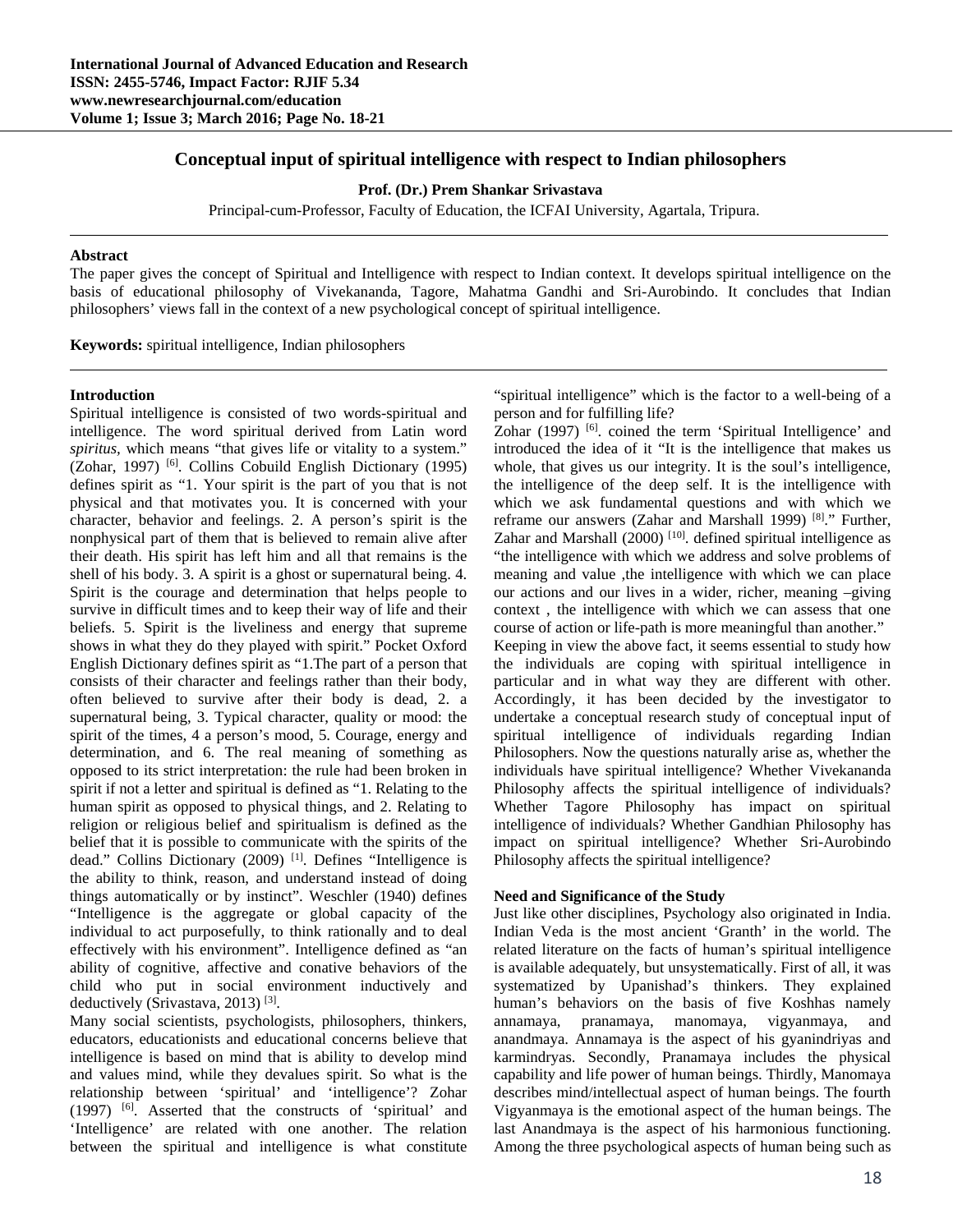emotions, intellect and delight, the intellect moderate the emotions and the emotions bright the intellect. Then only and only human activity leads to delight that is spiritual. Now days, they are measured in terms of physical quotient (PQ), intelligent quotient (IQ), emotional quotient (EQ) and spiritual quotient (SQ).

It was in India that the spiritual intelligence was developed from Vedic age to Modern one. Educational thinkers, saints, sages, philosophers, social reformers and spiritual leaders like Guru Bashisth, Guru Valmiki, Guru Dornacharya, Krishna, Mahavira, Buddha, Kapila, Kanada, Gautam, Patanjali, Jamimini, Yajnavalkya, Panini, Sankaracharya, Ramaanuja, Badarayana, Guru Nanak, Dhyaneswara, Kalidas, Tulsi Das, Kabir Das, Rabi Das, Kautilya, Raja Ram Mohan Roy, Swami Dayananda Sarswati, Ravindranath Tagore, Ram Krishna Paramhansh, Vivekananda, Dr. Annie Besant, Pandit Madan Mohan Malvia, Giju Bhai, Mahatma Gandhi, Acharya Vinoba Bhave, Sir Syed Ahmed Khan, Lokmanya Bal Gangadhar Tilak, J. Krishnamurti, Dhodo Keshav Karve, Gopal Krishna Gokhale, Acharya Narendra Dev, Sri-Aurovindo Ghosh, Dr Radhakrishnan, Dr. Zakir Hussain and Dr. A.P.J. Kalam have encouraged the spiritual intelligence of the individuals in our country. And they are considered as the greatest exponents of spiritual science. Eastern Branch of Philosophy developed the spiritual science. The chief sources of spiritual intelligence in India are the four Vedas, six Vedangas, four Upvedas, and four Brahamanas, one hundred and eight Upanishad Six system of Philosophy, The Bhagwad Gita, and three Smiritis.

Very few researches have been developed to study spiritual intelligence with respect to Indian Philosophers in India and its contribution to the field of education, spiritual intelligence is less explored. The study is philosophical in its nature because it indicates normative aspect of education as for examples- what should be the process, aims of education, curriculum, and method of teaching of spiritual intelligence? This study has sociological bases of education because of being related to society. This study covers psychological aspect of education for instance growth and development of the students, learning, motivation, personality development and adjustment, etc. Spiritual intelligence plays a vital role in Indian society. It is well known to all that Indian society is a spiritual based society. Some of the scholars felt that after independence the spirituality gradually disappear and it will have no impact on Indian educational system. India is a developing country. Spiritual intelligence and its implications are increasing day by day. For the appearance of the spirituality in the development of the educational system, in this connection, Kothari Commission (1966) points out, "In the development that we envisage in the future, we hope that the pursuit of men, material affluence and power would be subordinated to that of higher values and the fulfillment of the individual. This concept of the mingling of 'Science and Spirituality' is of special significance for Indian Education."

The article may be accepted by the researchers and practitioners for carrying out research on what is required is that the people internalize the understanding of the Spiritual intelligence and bring about a dynamic change in their living patterns. In a nutshell there is need and significance that we subscribe to the emerging spiritual culture.

In this paper an attempt has been made to recognize, comprehend, analyze, synthesize, evaluate and critically examine the dominant factors responsible for strengthening

spiritual intelligence with respect to Indian philosophers. This study may help the students to understand and to solve the problem of education more efficiently. They may flower into excellent of our nation. Hence the investigator has decided to conduct the present study. On this background, the problem may be stated as: *"Conceptual Input of Spiritual Intelligence with Respect to Indian Philosophers"* 

## **Limitation of the Study**

Keeping in view the limitation of time, resources and energy, the study is limited to one aspect of the subject which is spiritual intelligence in Vivekananda Philosophy, Tagore Philosophy, Gandhian Philosophy and Sri-Aurobindo Philosophy. It is entirely based on the secondary data as for examples-books, journals, periodicals, newspapers etc. this constitutes a major constraint of the study.

# **Objectives of the Study**

The following are the objectives of the study:

- 1. To recognize factors responsible for strengthening spiritual intelligence with respect to Indian philosophers
- 2. To critically examine factors responsible for strengthening spiritual intelligence with respect to Indian philosophers
- 3. To analyze factors responsible for strengthening spiritual intelligence with respect to Indian philosophers
- 4. To comprehend factors responsible for strengthening spiritual intelligence with respect to Indian philosophers
- 5. To synthesize factors responsible for strengthening spiritual intelligence with respect to Indian philosophers
- 6. To evaluate factors responsible for strengthening spiritual intelligence with respect to Indian philosophers

# **Methodology**

Methodology takes a significant role in any type of research as the reliability and validity of the findings depend upon the methods adopted and applied in the study. This paper is descriptive in nature. It is mainly based on secondary data and is largely collected from different sources like books, journals, articles, and periodicals. This study is conducted mainly by drawing upon the works of Vivekananda Philosophy, Tagore Philosophy, Gandhian Philosophy and Sri-Aurobindo's philosophy by applying analytical cum descriptive method for the research. The investigator has made effort to express spiritual intelligence in the light of their philosophical outlooks.

# **Analysis and Interpretation**

### **Vivekananda Viewpoint about Spiritual Intelligence**

Vivekananda, a unique Teacher in the educational world, was one of the greatest of the modern exponents of Vedanta Philosophy and Yoga. He was a spiritual leader, a religious teacher, a thinker, a great educator, a great educationist, a great philosopher, a teacher of practical Vedanta, a saint, a karma yogi, and a great psychologist, and in addition to all this, also a great Spiritualist. Vivekananda was influenced by the spiritual magnetism of Sri Ramakrishna and became his disciple. He taught him Advaita Vedanta Philosophy and the spiritual paths of all religions and recognized the spiritual potential of Vivekananda.

He was basically an idealist but at the same time realist also. He spelt out his educational philosophy in only ten words, "Education is the manifestation of the perfection already in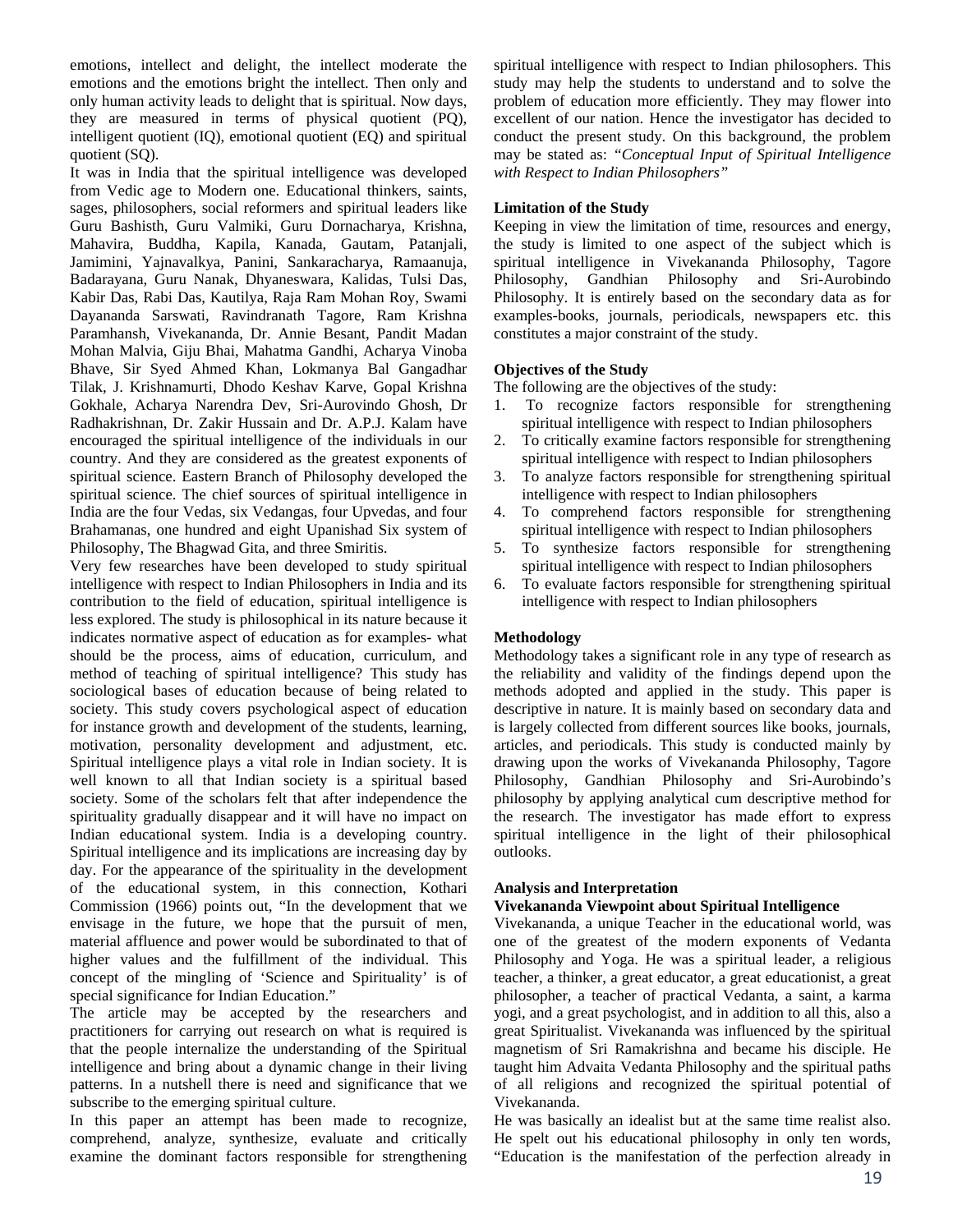sman". He introduced Vedanta Philosophy and Yoga which identifies spiritual intelligence. Vedanta means the conclusion of the Vedas. So the Vedanta philosophy is a philosophical outlook of the Great Soul. Vivekananda has suggested four paths of yogas-. Karma-Yoga deals with work without its result for workers, Bhakti-Yoga deals with love of God, Raja-Yoga deals with practical and scientific method to analyze study, and Jnana-Yoga deals for the philosophy. Vivekananda points out, "Knowledge is inherent in man. No knowledge comes from outside; it is all inside. What we say a man 'knows', should, in strict psychological language, be what he discovers or unveils; what a man learns is really what he discovers, by taking the cover off his own soul, which is a mine of infinite knowledge. We say Newton discovered gravitation. …... All knowledge that the world has ever received comes from the mind; the infinite library of the universe is in your own mind. The external world is simply the suggestion, the occasion, which sets you to study your own mind, but the object of your study is always your own mind. The falling of an apple gave the suggestion to Newton, and he studied his own mind. He rearranged all the previous links of thought in his mind and discovered a new link among them, which we call the law of gravitation. It was neither in the apple nor in anything in the centre of the earth. All knowledge, therefore, secular or spiritual, is in the human mind. In many cases it is not discovered, but remains covered, and when the covering is being slowly taken off, we say, we are learning." (CW of Swami Vivekananda) According to Vivekananda, education is the essence of the highest spiritual and ethical values of mankind, man-making, and character-building and fulfilling the divine potential of the individuals such as Doctrine of Divinity, Universal Brotherhood, Freedom, Fourfold Yoga of work, worship, contemplation and knowledge, Optimism, Strength, Self-Realization ,Service, Love, Wisdom, Peace and Harmony, Truth, Tolerance, Selfcontrol, Self-Confidence co-operation, tolerance, neighborliness, austerity, self-reliance, humanity, selfsufficiency, physical development, intellectuality, morality and concentration. The means and method of spiritual intelligence is through the concentration. Thus, his Vedanta philosophy and yoga traced back to the basic concept of spiritual intelligence. We enjoy the so-called spiritual intelligence in his Vedanta philosophy and yoga which is indeed the recognizing, understanding, using, analyzing, synthesizing, and evaluating of spiritual intelligence.

### **Spiritual Intelligence as observed by Rabindranath Tagore**

Tagore's experiment on education, he highlights the spiritual world as, "The object of education is to give man the unity of truth. Formerly, when life was simple, all the different elements of man were in complete harmony. But when there came the separation of the intellect from the spiritual and the physical, the school education put entire emphasis on the intellect and the physical side of man. We devote our sole attention to giving children information, not knowing that by this emphasis we are accentuating a break between the intellectual physical, and the spiritual life…………..I believe in a spiritual world, not as anything separate from this world, but as its innermost truth. With the breath we draw, we must always feel this truth that we are living in God……….. (My School, 1988, pp-27-28)<sup>[4]</sup>."

"Education," Tagore (1929) said "is a permanent part of the adventure of life…it is not like a painful hospital treatment for them (students) of the congenial malady of their ignorance, but is a function of the health, the natural expression of their mind's vitality." He believes in sympathy and work for obtaining knowledge. His educational philosophy is based on three cardinal principles like freedom, creative self-expression and communion with nature and man. The children should have free, direct and joyful contact with nature to their heart's context. In the context of 'Negative Education', Tagore wanted to provide richer atmosphere of experiences, values and ideas through Mother Nature for fulfilling better education of the society as a whole.

It is observed that much has also been done to spiritualize education at Santiniketan and then in Sriniketan in West Bengal (India) to draw in broad an outline of spiritual training to the students and much has so far been also done to investigate the spiritual intelligence of individuals' work for recreating and constructing a spiritual society in our country. Tagore survived the Tapovana System of Education that nurturing spiritual education through simplicity, high thinking, truth, love, sympathy, peace, harmony and freedom and attempted to introduce naturalistic philosophy of education as the centre of education, the co-ordination of curriculum based on nature-study related to spiritual needs with everyday life, the methods of teaching such as activity method, non-cognitive outlooks viz- a sense of responsibility, initiative, love and sympathy, co-operation, social –justice and a great importance was given on scientific demonstration and experiment in the lap of natural surroundings under influence of natural phenomena for discovering truth.

Thus, the Tagore's Naturalistic philosophy traced back to the fundamental psychological concept of spiritual intelligence in terms of naturalism which serves as a foundation of nurturing and developing spiritual intelligence in a person.

### **Spiritual Intelligence and Gandhian Guidelines**

By education Gandhi ji meant "an all-round drawing out of the best in child and man-body, mind and spirit." As an idealist, naturalist and pragmatist Gandhi ji planned a scheme of 'Basic Education' which brings a revolution in the whole spectrum of relationship between child and spirit. He introduced selfsupporting, harmonious development of one's personality, and child centric education. Truth and non-violence are the most important crux of his educational philosophy. Mahatma Gandhi traces back to the development of philosophical and nonmaterial thought and action with special reference to spiritual intelligence and its subsequent doctrines and assumptions. He spiritualized education at Tolstoy Farm, and then at Sabarmati Ashram and Sewagram Ashram to draw in broad an outline of spiritual wealth and much has so far been also done to investigate the spiritual intelligence of children's work at Wardha Scheme of Education or best known as Basic Education for recreating and reconstructing a spiritual society in our country. Gandhi Ji introduced basic craft, as the centre of education, the correlation and co-ordination of curriculum of education related with everyday life, the methods of teaching such as learning by doing, correlation technique, and learning by experience, non-cognitive tasks viz- a sense of responsibility, initiative, love and sympathy, co-operation, social –justice and a great importance was given on experiment as the means of discovering truth. Greater emphasis is being